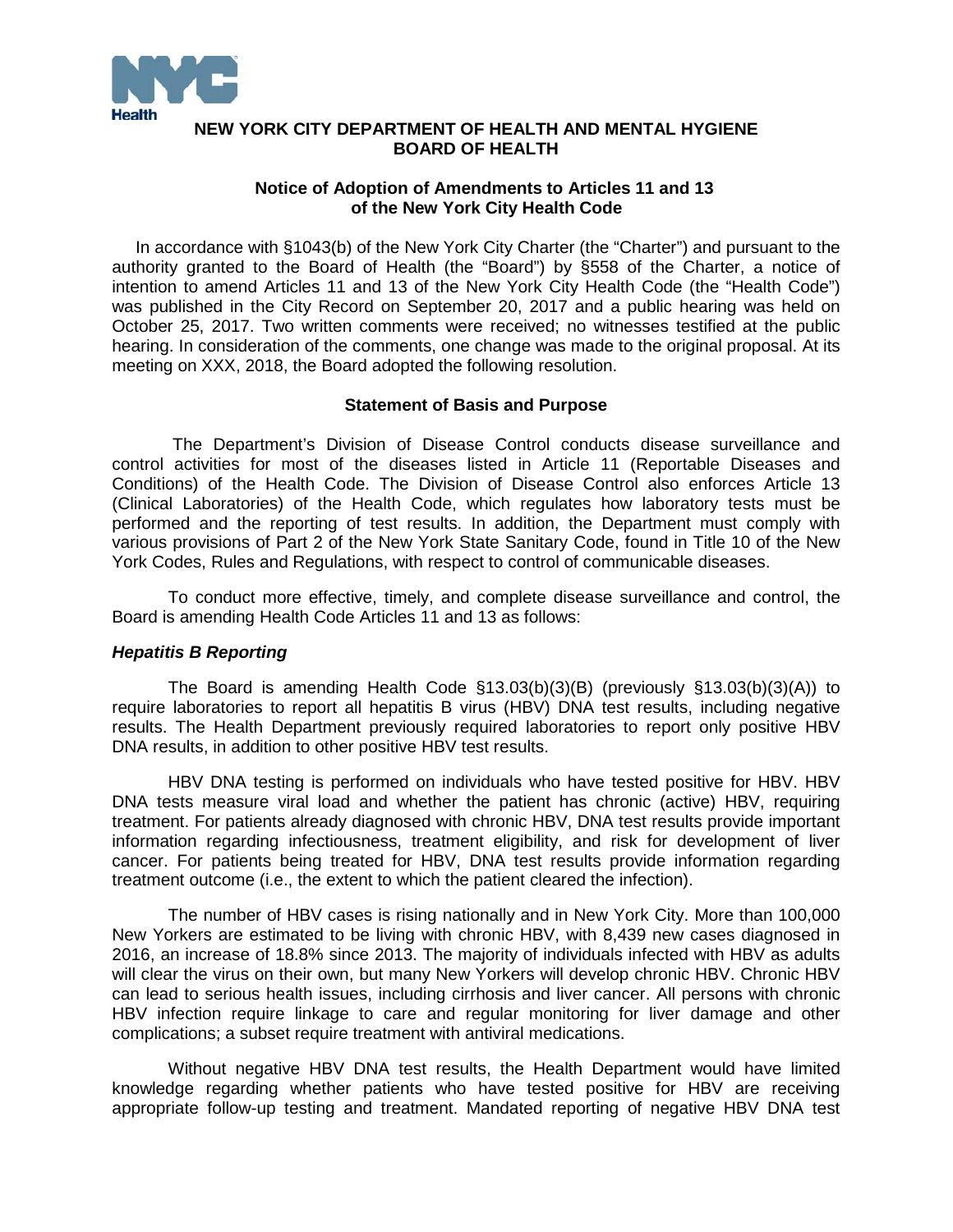results will allow the Health Department to estimate the proportion of New Yorkers infected with HBV who are appropriately tested and linked to care; identify gaps in access to care; develop targeted interventions to increase linkage to care and improve provider knowledge of HBV testing and treatment guidelines; and increase monitoring to reduce HBV-related morbidity and mortality.

In consideration of a comment received, the proposed amendment has been modified to exempt blood bank laboratories and other laboratories that perform hepatitis B DNA tests on donated blood from the requirement to report negative and indeterminate hepatitis B DNA test results for such donated blood.

#### *Carbapenem-resistant Enterobacteriaceae Reporting*

The Board is amending Health Code §11.03(a) to require laboratories to report carbapenem-resistant Enterobacteriaceae (CRE), an emerging bacterial threat. CRE are a family of bacteria that are difficult to treat because they have high levels of resistance to many antibiotics including carbapenem antibiotics. Carbapenem antibiotics are often used as the last line of treatment for infections caused by highly resistant bacteria, including those in the Enterobacteriaceae family.

As explained by the Centers for Disease Control and Prevention (CDC): "The emergence and dissemination of carbapenem resistance among Enterobacteriaceae in the United States represents a serious threat to public health. These organisms cause infections that are associated with high mortality rates and they have the potential to spread widely. Decreasing the impact of these organisms will require a coordinated effort involving all stakeholders including healthcare facilities and providers, public health, and industry."[1](#page-1-0) CDC has designated CRE an "urgent" threat, the highest threat level in its list of antibiotic resistant threats in the United States.<sup>[2](#page-1-1)</sup>

CRE infections are common in hospitals, nursing homes, and other healthcare settings. Patients whose care requires devices like ventilators, urinary catheters, or intravenous catheters, and patients who are taking long courses of certain antibiotics are most at risk for CRE infections.[3](#page-1-2) In 2015, hospitals in NYS reported 3,618 CRE cases via the CDC's National Healthcare Safety Network (NHSN); 1,727 of these were reported by the 51 participating New York City facilities.<sup>[4](#page-1-3)</sup> As only hospitals submit CRE data to the NHSN, the number of CRE infections in New York is probably significantly larger.

Mandated reporting will provide vital epidemiological information regarding incidence and evolution of CRE and assist in the identification of new strains, clusters, and outbreaks. This will enable the Department to help ensure infection control precautions are being taken. Mandated reporting of CRE is also aligned with recently released Council of State and Territorial

 $\overline{\phantom{a}}$ 

<span id="page-1-0"></span><sup>&</sup>lt;sup>1</sup> Centers for Disease Control and Prevention, National Center for Emerging and Zoonotic Infectious Diseases. Facility Guidance for Control of Carbapenem-resistant Enterobacteriaceae (CRE). November 2015 Update – CRE Toolkit. [https://www.cdc.gov/hai/pdfs/cre/cre-guidance-508.pdf.](https://www.cdc.gov/hai/pdfs/cre/cre-guidance-508.pdf)

<span id="page-1-1"></span><sup>2</sup> Centers for Disease Control and Prevention. Antibiotic Resistant Threats in the United States, 2013. [https://www.cdc.gov/drugresistance/pdf/ar-threats-2013-508.pdf.](https://www.cdc.gov/drugresistance/pdf/ar-threats-2013-508.pdf)

<span id="page-1-2"></span><sup>&</sup>lt;sup>3</sup> Centers for Disease Control and Prevention. Carbapenem-resistant Enterobacteriaceae in Healthcare Settings. CDC website. [https://www.cdc.gov/hai/organisms/cre/index.html.](https://www.cdc.gov/hai/organisms/cre/index.html)

<span id="page-1-3"></span><sup>4</sup> NYS Healthcare Associated Infections in New York State, 2015. Part 2: Technical Report. March 2017.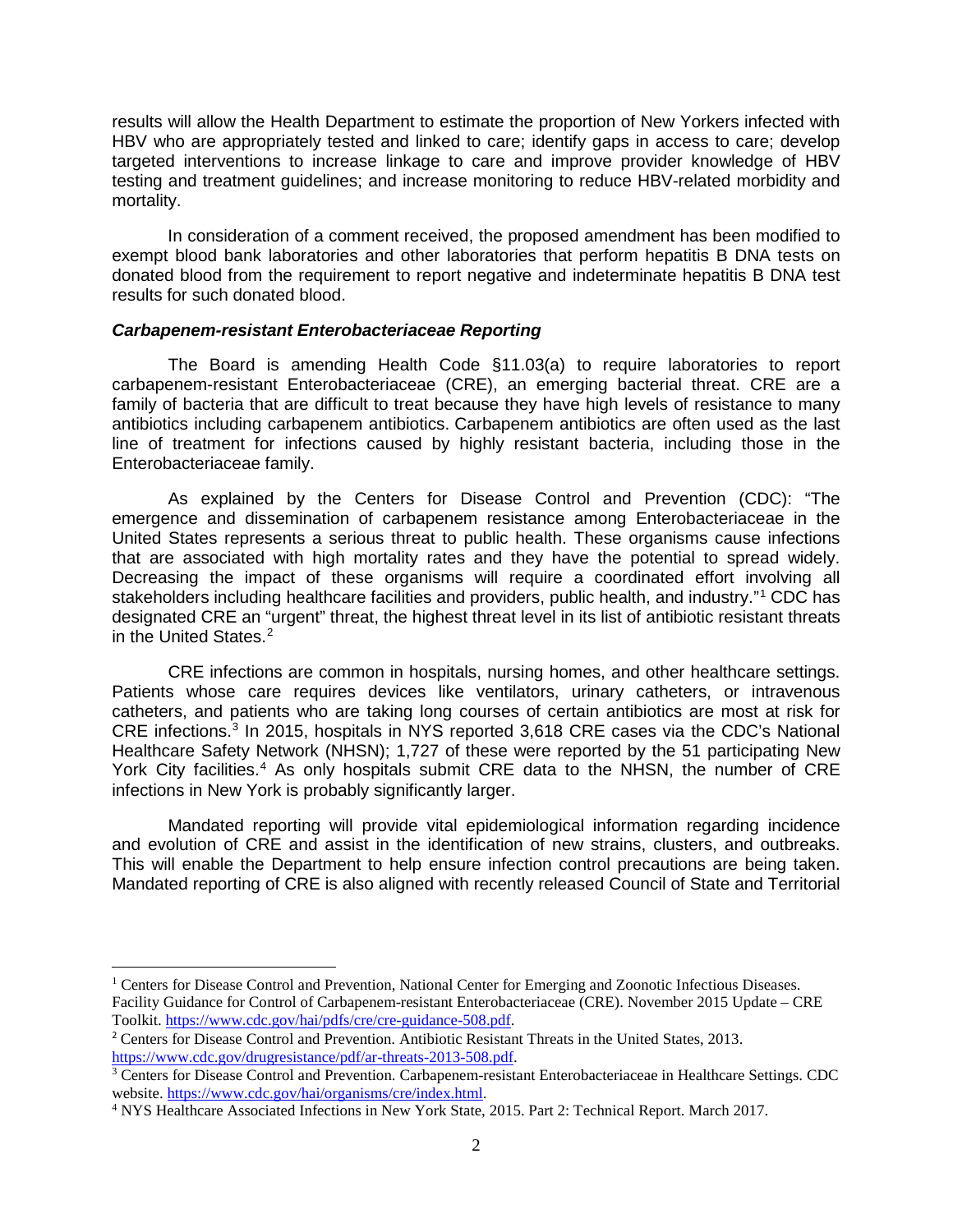Epidemiologists guidelines.<sup>[5](#page-2-0)</sup> Based on a 2016 survey, 27 jurisdictions require some form of CRE reporting. [6](#page-2-1)

Minor changes to other parts of §11.03(a) are being made for purposes of consistency.

# **Statutory Authority**

The Board's authority to promulgate these proposed amendments is found in Sections 556, 558, and 1043 of the New York City Charter (the "Charter"). Sections 558(b) and (c) of the Charter empower the Board to amend the Health Code and to include all matters to which the Department's authority extends. Section 556 of the Charter provides the Department with jurisdiction to protect and promote the health of all persons in the City of New York. Section 1043 grants the Board rule-making authority.

The rule is as follows:

Note: New material is underlined. [Deleted material is in brackets.]

"Shall" and "must" denote mandatory requirements and may be used interchangeably unless otherwise specified or unless the context clearly indicates otherwise.

RESOLVED, that subdivision (a) of section 11.03 of Article 11 of the New York City Health Code, set forth in Title 24 of the Rules of the City of New York, be amended, to be printed together with explanatory notes to read as follows:

(a) Cases and carriers affected with any of the following diseases and conditions of public health interest, and persons who at the time of their death were apparently so affected, must be reported to the Department as specified in this article:

Amebiasis

Anaplasmosis (Human granulocytic anaplasmosis)

Animal bite, or exposure to rabies

Anthrax

Arboviral infections, acute (including but not limited to the following viruses: chikungunya virus, Zika virus, dengue virus, Eastern equine encephalitis virus, Jamestown Canyon virus, Japanese

<span id="page-2-0"></span> $\overline{\phantom{a}}$ <sup>5</sup> Council of State and Territorial Epidemiologists. Infectious Disease Committee Position Statement 17-ID-04: Public Health Reporting and National notification of Carbapenemase Producing Carbapenem-Resistant Enterobacteriaceae for *E. coli, Klebsiella* spp. and *Enterobacter* spp. July 2017.

<span id="page-2-1"></span><sup>6</sup> Council of State and Territorial Epidemiologists. State Reportable Conditions Assessment (SRCA). [http://srca.querytool.cste.org/.](http://srca.querytool.cste.org/)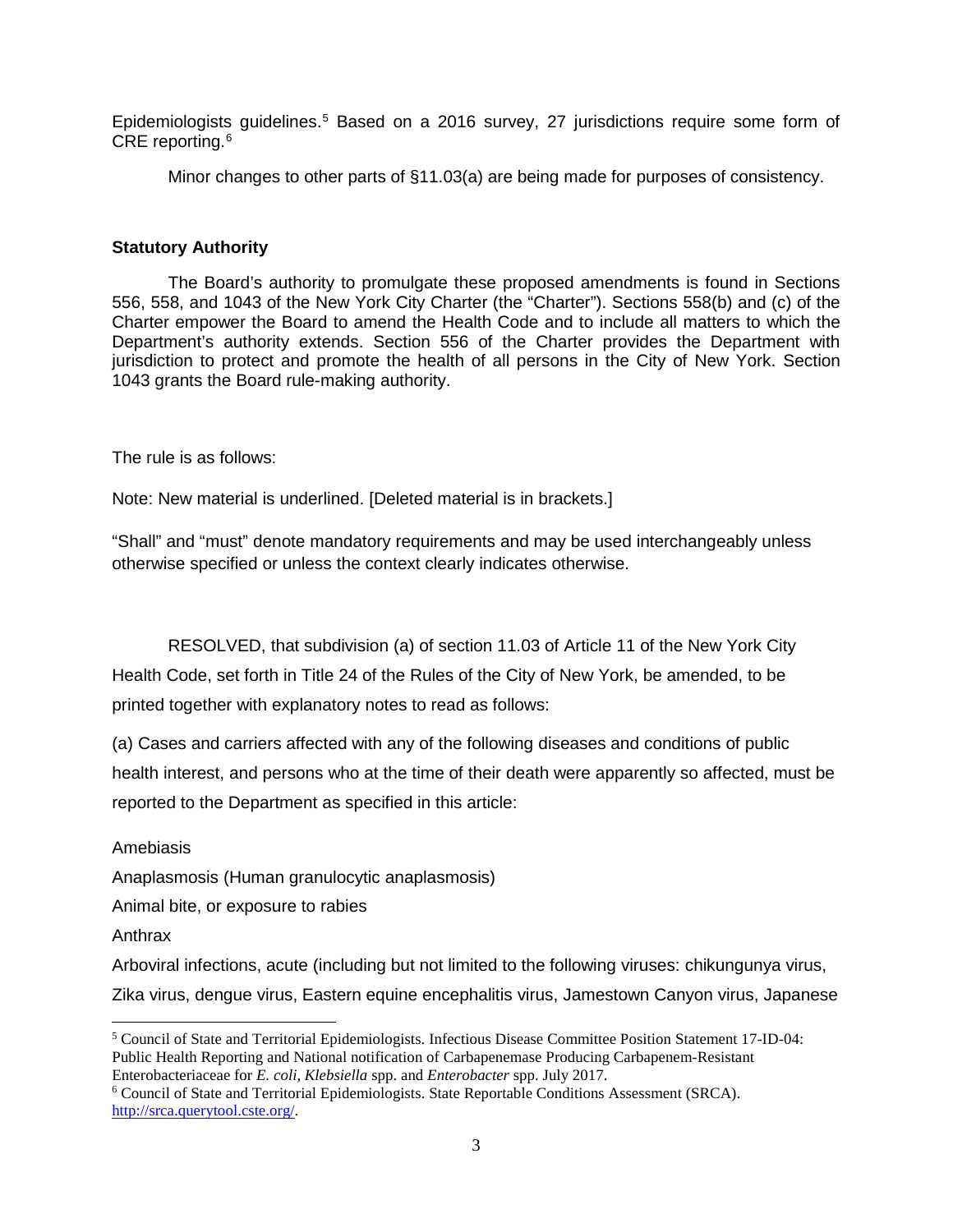encephalitis virus, La Crosse virus, Powassan virus, Rift Valley fever virus, St. Louis encephalitis virus, Western or Venezuelan equine encephalitis virus, West Nile virus and yellow fever)

**Babesiosis** 

Botulism (including infant, foodborne and wound botulism)

Brucellosis (undulant fever)

Campylobacteriosis

Chancroid

Chlamydia trachomatis infections

**Cholera** 

Creutzfeldt-Jakob Disease

Cryptosporidiosis

**Cyclosporiasis** 

**Diphtheria** 

Drownings, defined as the process of experiencing respiratory impairment from

submersion/immersion in liquid whether resulting in death or not

Ehrlichiosis (Human monocytic ehrlichiosis)

**Encephalitis** 

*Enterobacteriaceae*, carbapenem-resistant (CRE), laboratory-confirmed (reporting requirement applicable to laboratories only)

## *Escherichia coli* 0157:H7 infections

Falls from windows in multiple dwellings by children sixteen (16) years of age and under Food poisoning occurring in a group of two or more individuals, including clusters of diarrhea or other gastrointestinal symptoms; or sore throat which appear to be due to exposure to the same consumption of spoiled, contaminated or poisonous food, or to having eaten at a common restaurant or other setting where such food was served. Also includes one or more suspected cases of neurologic symptoms consistent with foodborne toxin-mediated, including but not limited to botulism, combroid or ciguatera fish poisoning, or neurotoxic or paralytic shellfish poisoning. Giardiasis

**Glanders** 

Gonococcal infection (gonorrhea)

Granuloma inguinale

Hantavirus disease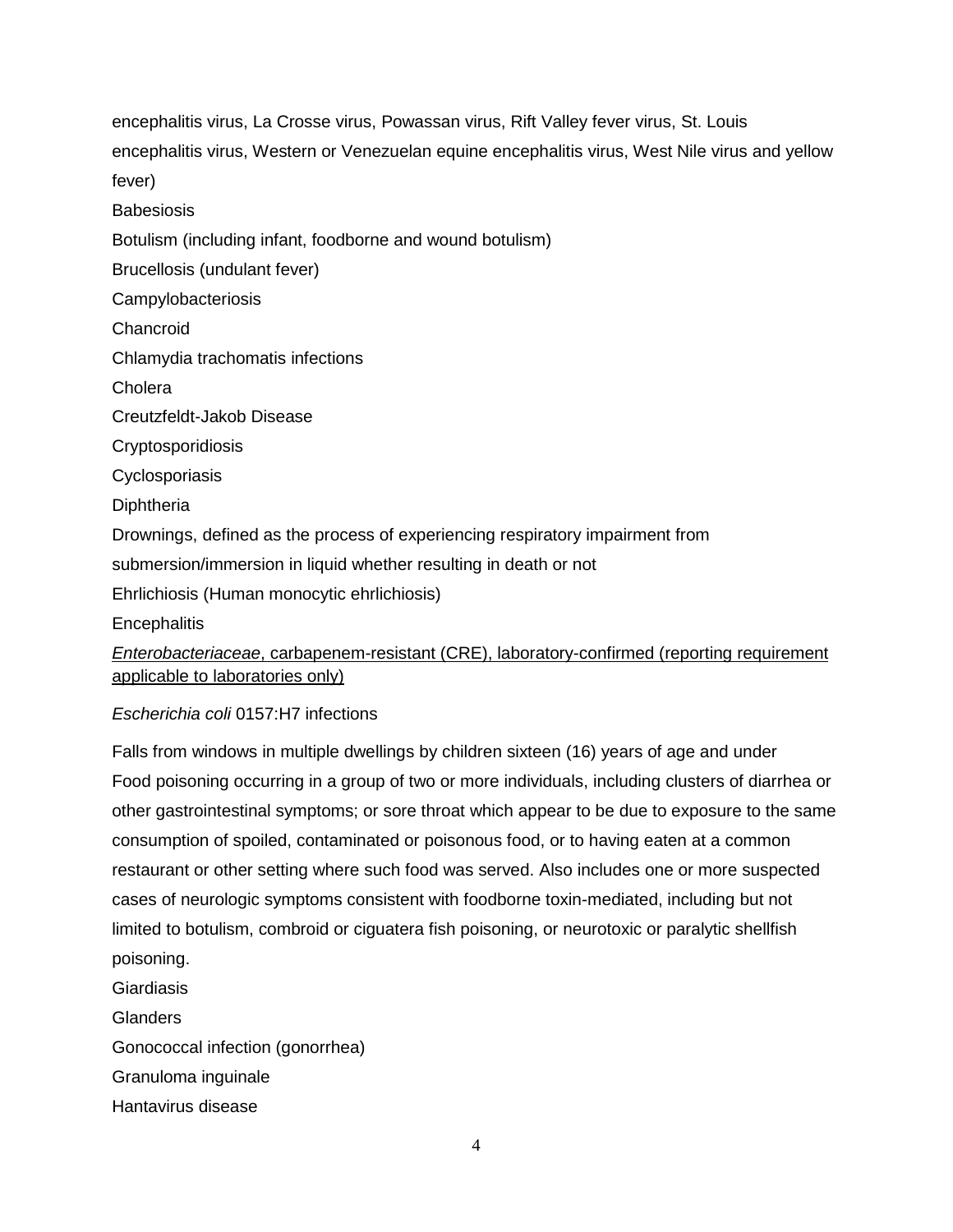Hemolytic uremic syndrome

*Hemophilus influenzae* (invasive disease)

Hepatitis A; B; and C

Herpes simplex virus, neonatal infections (in infants 60 days or younger)

Hospital associated infections as defined in Title 10 New York Codes, Rules and Regulations (NYCRR) Section 2.2 (New York State Sanitary Code) or its successor law, rule or regulation Influenza, novel strain with pandemic potential

Influenza, laboratory-confirmed ([only required through the Department's electronic reporting mechanism set forth in § 13.03(c) of this Code] reporting requirement applicable to laboratories only)

Influenza-related deaths of a child less than 18 years of age

Legionellosis

Leprosy

**Leptospirosis** 

**Listeriosis** 

Lyme disease

Lymphocytic choriomeningitis virus

Lymphogranuloma venereum

Malaria

Measles (rubeola)

**Melioidosis** 

Meningitis, bacterial causes (specify type)

Meningococcal, invasive disease

Monkeypox

Mumps

Norovirus, laboratory-confirmed ([only required through the Department's electronic reporting mechanism set forth in § 13.03(c) of this Code] reporting requirement applicable to laboratories only)

Pertussis (Whooping cough)

Plague

Poisoning by drugs or other toxic agents, including but not limited to lead poisoning consisting of a blood lead level of 10 micrograms per deciliter or higher (see also §11.09(a) of this Code); carbon monoxide poisoning and/or a carboxyhemoglobin level above 10%; and including confirmed or suspected pesticide poisoning as demonstrated by: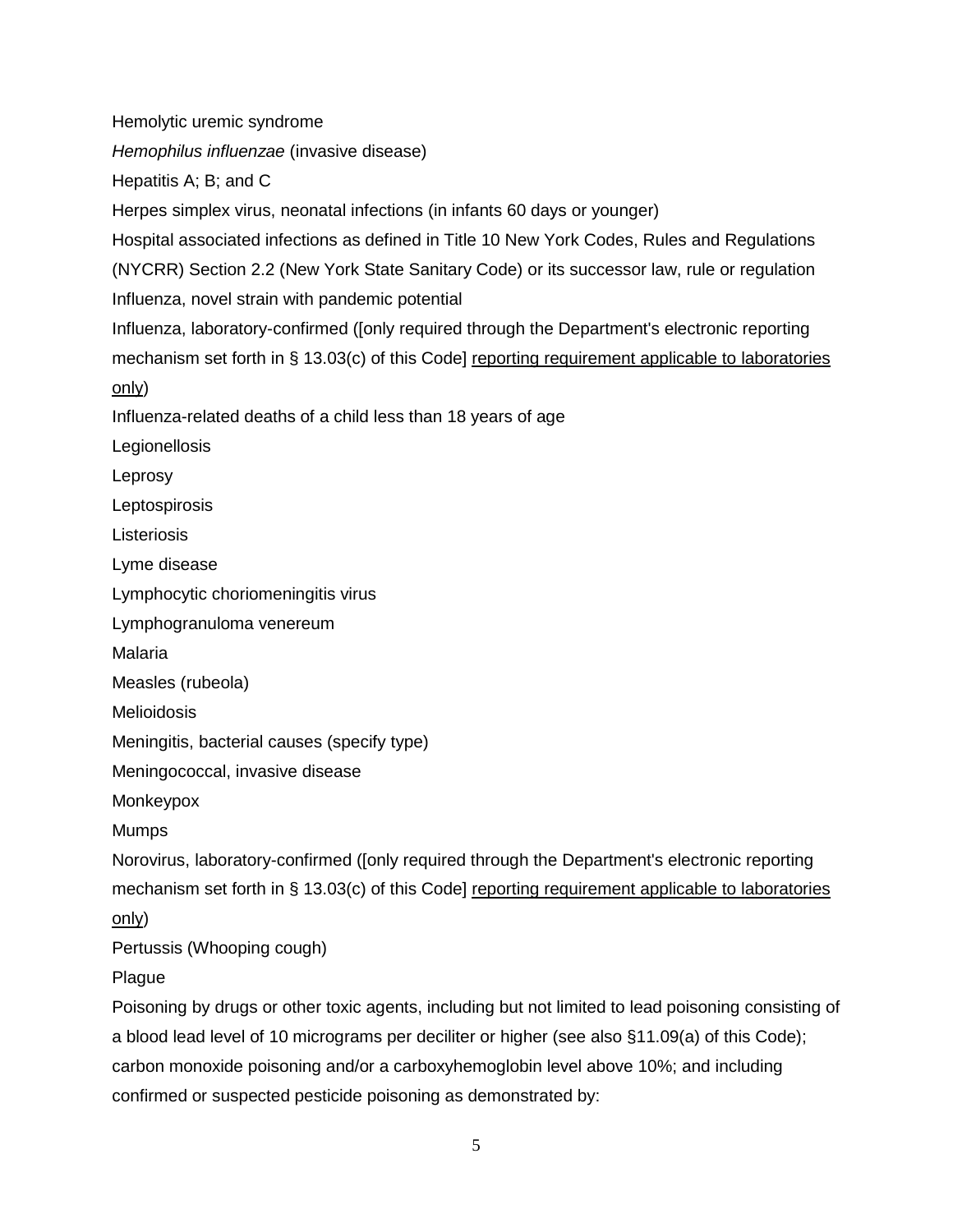(1) Clinical symptoms and signs consistent with a diagnosis of pesticide poisoning; or

(2) Clinical laboratory findings of blood cholinesterase levels below the normal range; or

(3) Clinical laboratory findings or pesticide levels in human tissue above the normal range. **Poliomyelitis** 

**Psittacosis** 

Q fever

Rabies

Respiratory syncytial virus, laboratory-confirmed ([only required through the Department's electronic reporting mechanism set forth in § 13.03(c) of this Code] reporting requirement applicable to laboratories only)

Ricin poisoning

Rickettsialpox

Rocky Mountain spotted fever

Rotavirus, laboratory-confirmed ([only required through the Department's electronic reporting mechanism set forth in § 13.03(c) of this Code] reporting requirement applicable to laboratories only)

Rubella (German measles)

Rubella syndrome, congenital

Salmonellosis

Severe or novel coronavirus

Shiga toxin-producing *Escherichia coli* (STEC) (which includes but is not limited to *E. coli*

O157:H7)

**Shigellosis** 

Smallpox (variola)

Staphylococcal enterotoxin B poisoning

*Staphylococcus aureus*, methicillin-resistant, laboratory-confirmed ([only required through the

Department's electronic reporting mechanism set forth in § 13.03(c) of this Code] reporting

requirement applicable to laboratories only)

*Staphylococcus aureus*, vancomycin intermediate and resistant (VISA and VRSA)

Streptococcus, Group A (invasive infections)

Streptococcus, Group B (invasive infections)

*Streptococcus pneumoniae* invasive disease

Syphilis, all stages, including congenital

**Tetanus**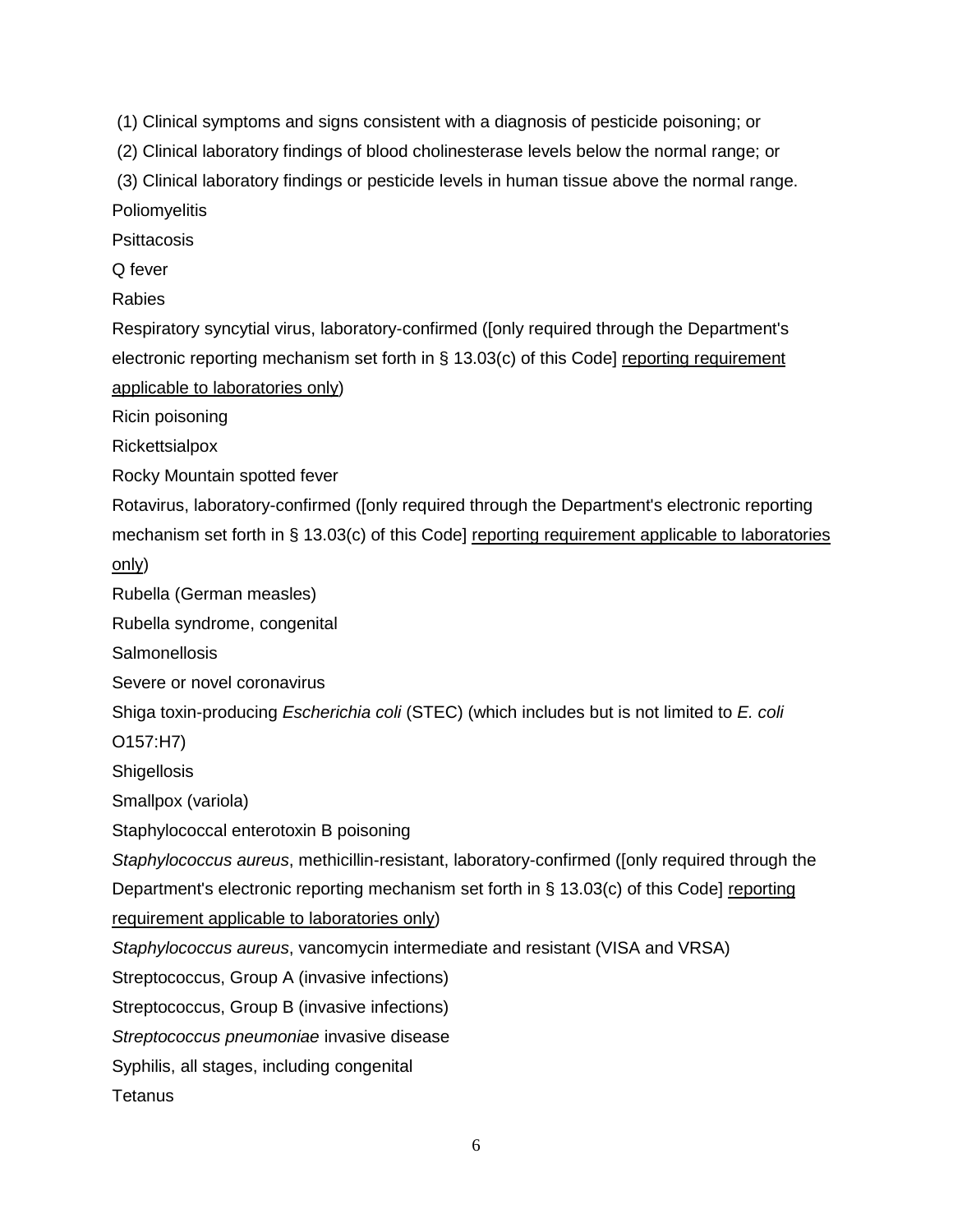Toxic shock syndrome

Trachoma

Transmissible spongiform encephalopathy

**Trichinosis** 

Tuberculosis, as demonstrated by:

(1) Positive culture for *Mycobacterium tuberculosis* complex; or

(2) Positive DNA probe, polymerase chain reaction (PCR), or other technique for identifying *Mycobacterium tuberculosis* from a clinical or pathology specimen; or

(3) Positive smear for acid-fast bacillus, with final culture results pending or not available, on either a microbacteriology or a pathology specimen; or

(4) Clinically suspected pulmonary or extrapulmonary (meningeal, bone, kidney, etc.) tuberculosis, such that the physician or other health care professional attending the patient has initiated or intends to isolate the patient or initiate treatment for tuberculosis, or to continue or resume treatment for previously incompletely treated disease, or, if the patient is not available, that the physician or other health care professional would initiate isolation or treatment if the patient were available; or

(5) Biopsy, pathology, or autopsy findings in lung, lymph nodes or other tissue specimens, consistent with active tuberculosis disease including, but not limited to presence of acid-fast bacilli, caseating and non-caseating granulomas, caseous matter, tubercles and fibro-caseous lesions; or

(6) Positive reaction to the purified protein derivative (PPD) Mantoux test, blood-based tests positive for tuberculosis infection, or other recognized diagnostic test positive for tuberculosis infection in a child less than five years of age, regardless of whether such child has had a BCG vaccination.

Tularemia

Typhoid fever

Vaccinia disease, defined as

(1) Persons with vaccinia infection due to contact transmission; and

(2) Persons with the following complications from smallpox vaccination: eczema vaccinatum, erythema multiforme major or Stevens-Johnson syndrome, fetal vaccinia, generalized vaccinia, inadvertent inoculation, myocarditis or pericarditis, ocular vaccinia, post-vaccinial encephalitis or encephalomyelitis, progressive vaccinia, pyogenic infection of the vaccination site, and any other serious adverse events (i.e., those resulting in hospitalization, permanent disability, lifethreatening illness or death)

7